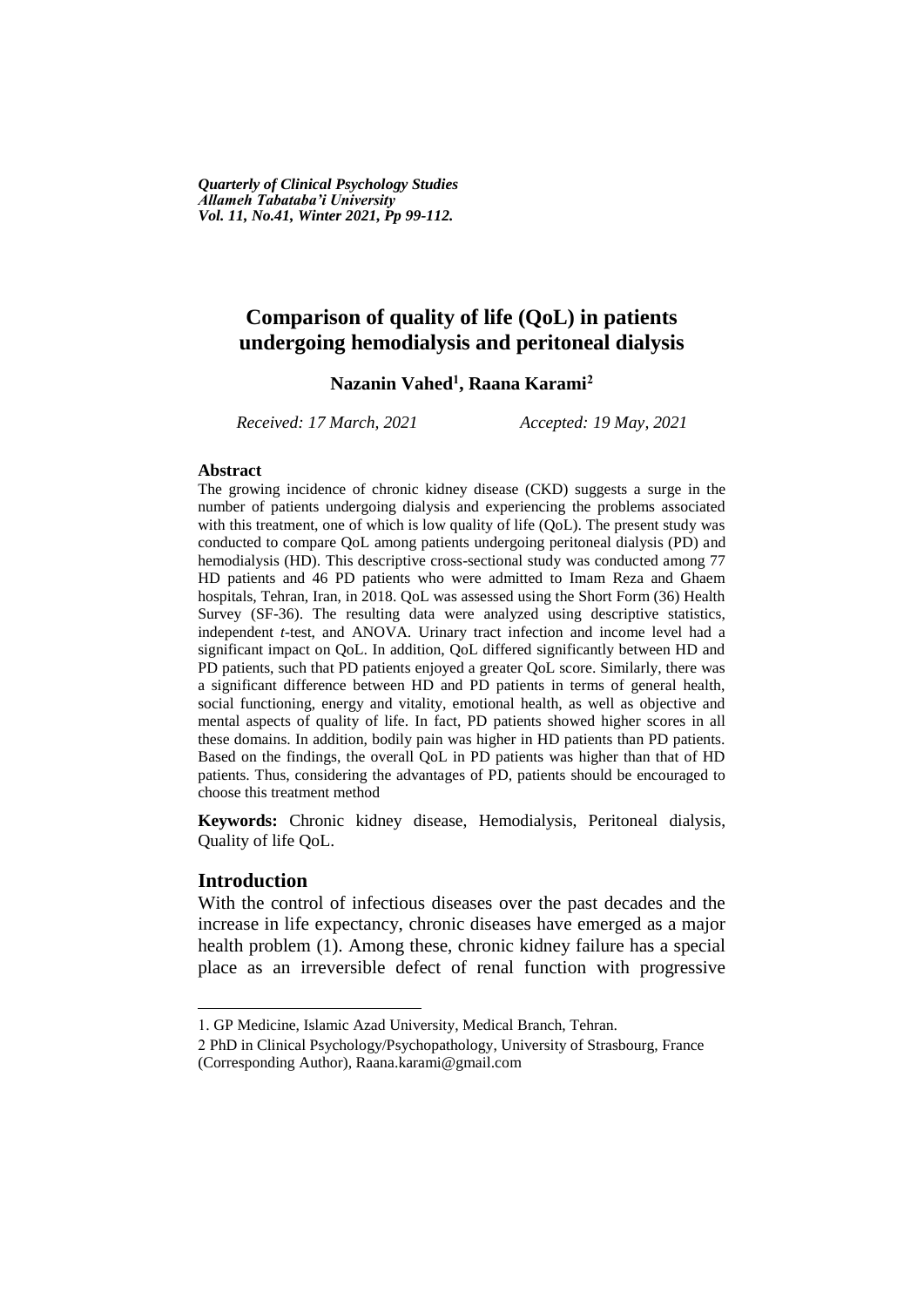deterioration eventually necessitating dialysis or kidney transplantation (2). Patients with end-stage renal disease undergo dialysis to filter their blood (1).

The most common kidney replacement therapies are hemodialysis and peritoneal dialysis. Hemodialysis is the most common dialysis method (3). Although hemodialysis does not cure renal disease and does not compensate for the endocrine and metabolic activities of the kidneys and the patient is exposed to some problems and complications, it prevents the patient from dying and reduces his pain (4). On the other hand, the role of peritoneal dialysis (PD) as a kidney replacement therapy has been proven. Peritoneal dialysis has been widely used in the treatment of renal failure since the 1980s (United States Department of Health, 2006). The acceptance of PD has increased due to its ease of access and cost-effectiveness (5).

Depending on the patient's condition, one of the dialysis methods is selected (3). According to the statistics available in Iran, 49% of dialysis patients undergo transplantation, 48% use hemodialysis, and 3% undergo PD (6).

Chronic kidney disease is one of the diseases that endanger not only physical health but also other aspects of health including the quality of life (7, 8). In renal disease patients, problems caused by deficiencies, lifestyle changes, financial issues, lack of employment, restriction of fluids and food consumption, feeling of powerlessness, lack of control over the disease and treatment, implementation of coercive therapies, restrictions following treatment regimens, change in mental image, and sexual issues impose a heavy burden on patients and their families and ultimately reduce their quality of life (9, 10).

The study of quality of life in chronic diseases, especially renal disease patients, is increasingly becoming a clinically interesting topic (11), and the publication of more than a thousand articles in this area support this argument (12-14). Some studies have even identified quality of life as a strong independent predictor of the likelihood of hospitalization as well as the risk of death in patients undergoing hemodialysis and PD (15, 16)

There have been many studies on the quality of life in patients undergoing hemodialysis and PD, in some of which the quality of life was better in hemodialysis patients, in some peritoneal dialysis has been proven to be superior, and in some there was only a slight difference between the two groups (17). The result of a meta-analysis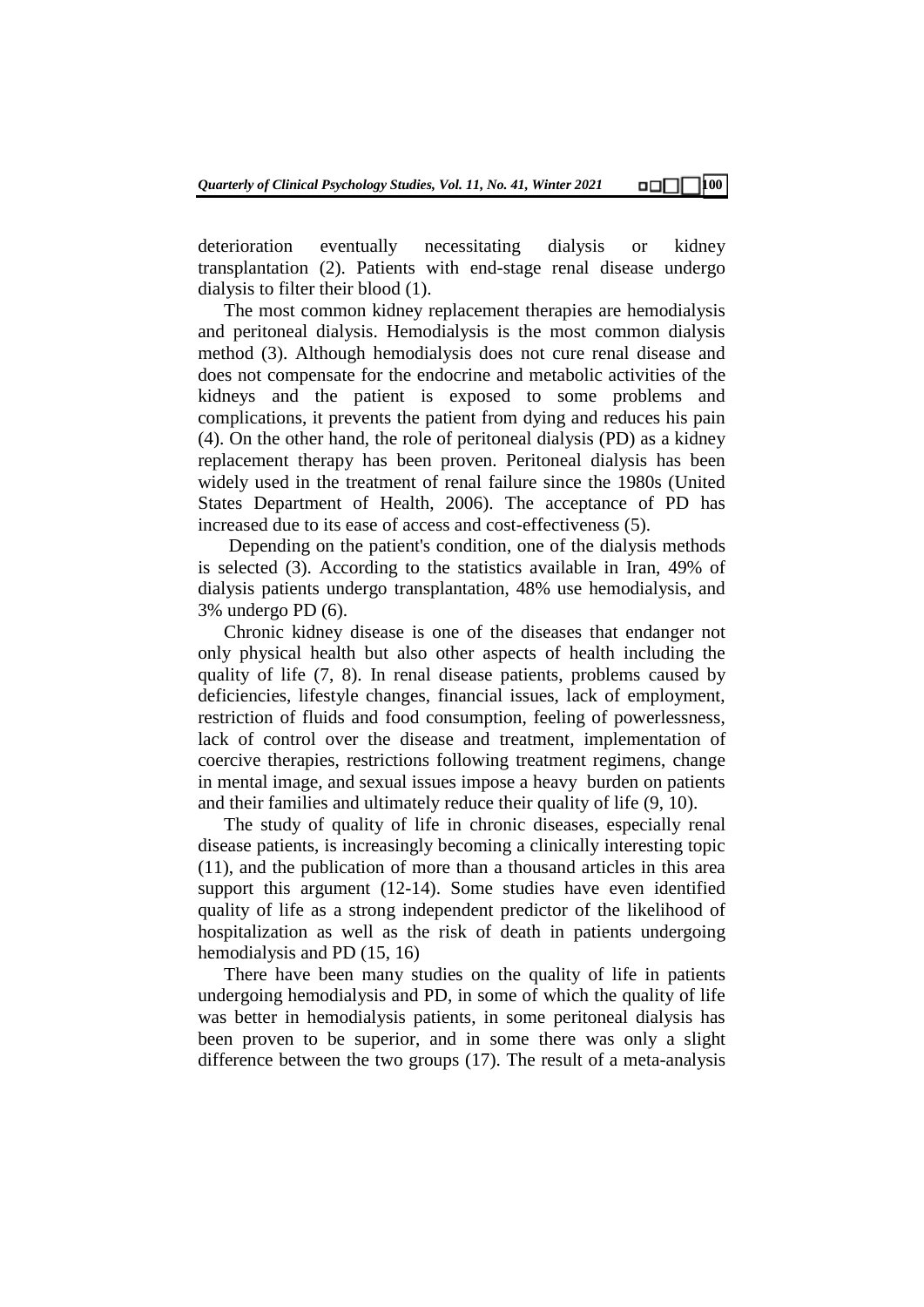of 81 articles showed the relationship between the study location and the type of dialysis (18). Ferreira and Silva Filho (2011) blamed hemodialysis for significant deterioration of the quality of life in chronic kidney disease patients (14).

A study conducted in Greece also showed a lower quality of life in hemodialysis patients (19), while in Brazil patients undergoing hemodialysis and peritoneal dialysis did not differ in different aspects of quality of life (20). In Iran, studies have shown that the quality of life of patients undergoing peritoneal dialysis (21) and kidney transplantation (22) is better than patients undergoing hemodialysis. In patients undergoing PD, the family, as the most important and first source of support, plays an essential role in the acceptance of treatment and makes PD in these patients less worrying, which in turn, improves QoL in these patients (23).

A 2007 meta-analysis showed that there was no significant difference between the quality of life of patients receiving either hemodialysis or peritoneal dialysis (24, 25). In a 2007 study of dialysis patients (644 hemodialysis patients and 408 peritoneal dialysis patients), the quality of life in PD patients was higher than in HD patients (26).

The results of studies are different and indicate the effect of race, economic status, body mass index, nutritional status (15), and cultural context (18) on the quality of life of patients with end-stage kidney disease. The aim of this study was to evaluate and compare the quality of life in HD and PD patients in Tehran Dialysis Center.

### **Methods**

Study population: In this descriptive cross-sectional study, all patients with chronic renal failure admitted to Imam Reza and Ghaem hospitals (Tehran) between April and September, 2018, were chosen as the participants of the study. But some of the research samples were excluded for reasons such as migration, death, and unwillingness to participate in the study. In total, 77 HD patients and 46 PD patients were enrolled in this study. The inclusion criteria included a minimum age of 15 years, minimum of 6 months of dialysis experience, diagnosis of end-stage renal disease, willingness to participate, and giving signed consent form. The exclusion criteria, on the other hand, were active infection in the peritoneum in the last three months and history of kidney transplantation.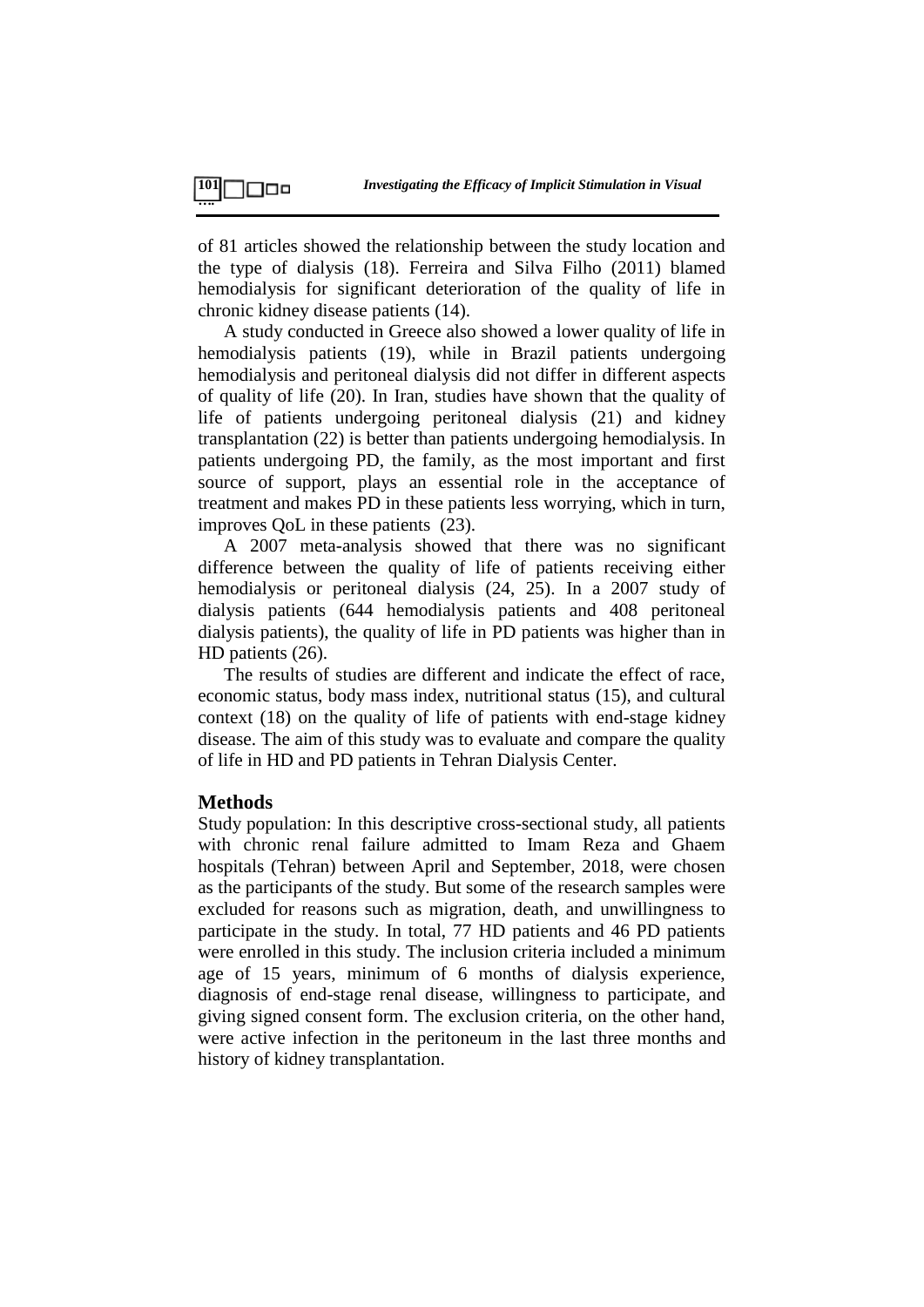Once participants' informed consent was acquired, their clinical information and history were collected by reviewing medical records and filling out a questionnaire. The recorded data included age, gender, marital status, occupation, duration of dialysis, level of education, and income status. HD patients received a regular dialysis program (three times a week), and PD patients underwent a standard CAPD program.

Measurement tools: The standardized Persian version of the Short Form (36) Health Survey (SF-36) questionnaire was utilized to measure QoL in patients. This questionnaire is comprised of eight domains: physical functioning (10 questions), bodily pain (2 questions), general health (5 questions), physical role functioning limitations (4 questions), emotional role functioning limitations (3 questions), social role functioning (2 questions), vitality (4 question), and mental health (5 questions). These domains could be classified into the physical and mental components. The physical component includes physical functioning, limitations because of physical problems, and bodily pain. The mental component is comprised of mental health, social role functioning, and limitations because of emotional problems. The two domains of vitality and general health are covered in both components. Therefore, each of the two components consists of five domains. The total score ranges from 0 to 100, with higher scores indicating a better quality of life.

In Iran, Nejat et al. (2007) translated and standardized SF-36. They confirmed its structural validity based on exploratory factor analysis. The Cronbach's alpha coefficient of the entire scale and its subscales was 0.84. In this study, Cronbach's alpha coefficient was 0.88 for the whole questionnaire and 0.57-0.83 for its subscales, indicating its acceptable reliability.

Statistical analysis: The descriptive data are summarized as mean, standard deviation, and/or percentage. The normality of the data was examined prior to data analysis using the Kolmogorov–Smirnov test. Independent *t*-test and one-way ANOVA were run to analyze the data. All the analyses were performed using SPSS, version 25. A *P*-value of less than 0.05 was considered statistically significant.

Ethical considerations: The study protocol was reviewed and approved by the Ethics Committees of Tehran University of Medical Sciences. Furthermore, all the patients had been knowledgeable of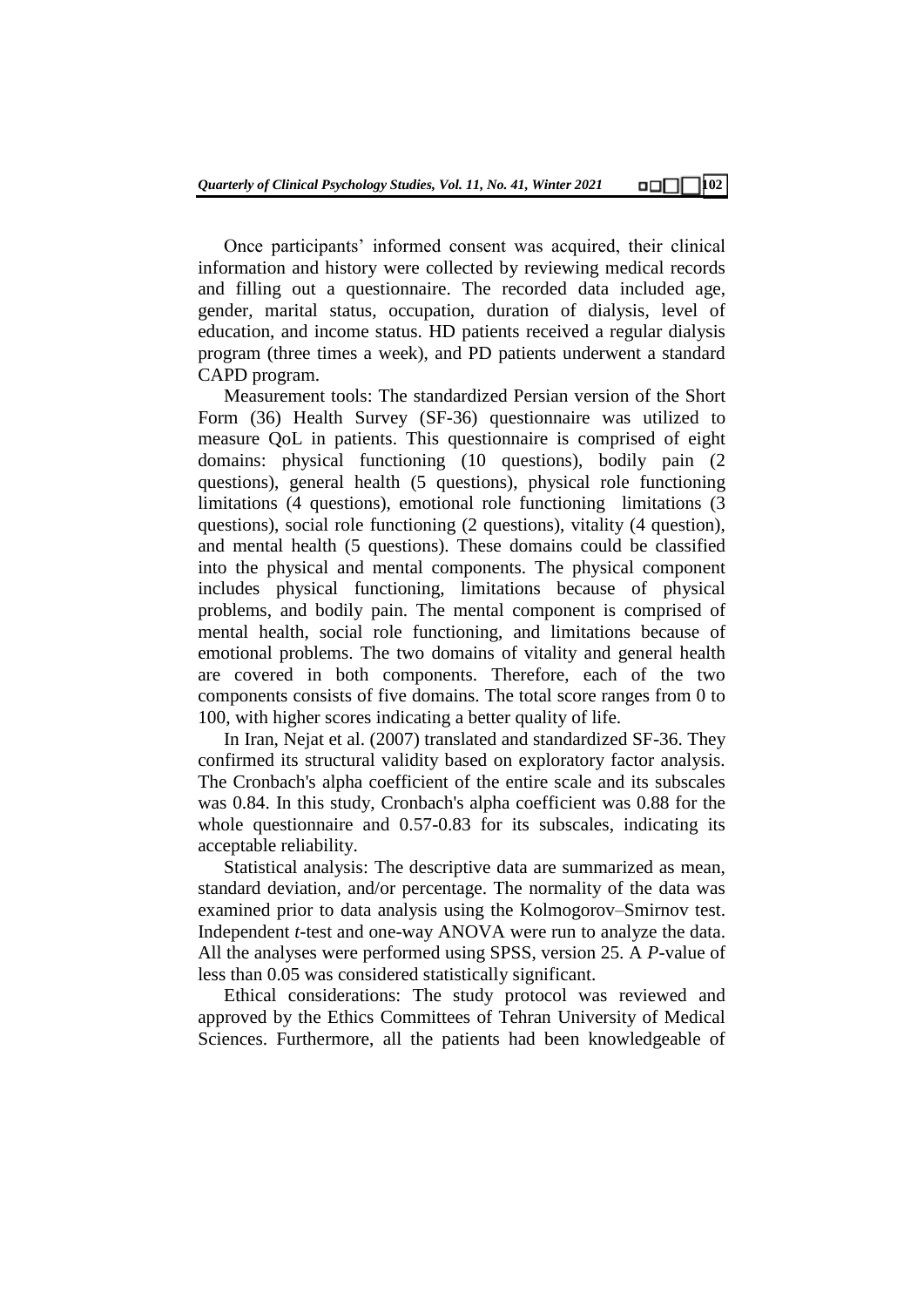their rights to refuse or discontinue participation in the study according to the ethical standards.

### **Results**

In this study, 123 (male: 82, female: 41) patients were enrolled, 77 of whom were in the HD group (male: 51 [66.2%], female: 26 [33.8%]) and 46 (male: 31 [67.4%], female: 15 [32.6%]) were in the PD group. The two groups were comparable in terms of demographic characteristics (Table 1). Most patients (43 cases, 36.13%) were within the age range of 51 to 60 years. The level of education in most patients was below high school diploma (47 [40.86%]) followed by high school diploma (46 [38.33%]). The majority of the patients were married (102 [89.47%]) and had 1 to 3 children.

| Variable              | Dimension                           | Number         | Percentage | $P$ -value |  |
|-----------------------|-------------------------------------|----------------|------------|------------|--|
| Gender                | Male                                | 82             | 66.66      | 0.609      |  |
|                       | Female                              | 41             | 33.33      |            |  |
| <b>Marital Status</b> | Married                             | 102            | 89.47      | 0.263      |  |
|                       | Single                              | 12             | 10.52      |            |  |
| Occupation            | Employed                            | 68             | 59.13      | 0.292      |  |
|                       | Unemployed                          | 47             | 40.86      |            |  |
|                       | <b>Below High School</b><br>Diploma | 48             | 40         |            |  |
|                       | High School Diploma                 | 46             | 38.33      |            |  |
| Level of<br>Education | <b>Associate Degree</b>             | 8              | 6.66       | 0.147      |  |
|                       | Bachelor's Degree                   | 12             | 10         |            |  |
|                       | Master's Degree                     | 6              | 5          |            |  |
|                       | PhD.                                | $\overline{2}$ | 1.66       |            |  |
|                       | 15-20                               | $\overline{2}$ | 1.68       |            |  |
|                       | 26-30                               | 10             | 8.40       |            |  |
|                       | 31-35                               | $\overline{2}$ | 1.68       |            |  |
|                       | 36-40                               | 14             | 11.76      | 0.394      |  |
| Age (Year)            | $41 - 45$                           | 13             | 10.92      |            |  |
|                       | 46-50                               | 10             | 8.40       |            |  |
|                       | 51-60                               | 43             | 36.13      |            |  |
|                       | 61-70                               | 17             | 14.28      |            |  |
|                       | Above 70                            | 8              | 6.72       |            |  |
|                       | 1                                   | 14             | 18.66      |            |  |
| Number of<br>Children | $\overline{2}$                      | 19             | 25.33      |            |  |
|                       | 3                                   | 19             | 25.33      |            |  |
|                       | $\overline{4}$                      | 8              | 10.66      | 0.123      |  |
|                       | 5                                   | 5              | 6.66       |            |  |
|                       | 6                                   | 8              | 10.66      |            |  |
|                       | 8                                   | $\overline{2}$ | 2.66       |            |  |
| <b>Income Status</b>  | Less than 5000,000 rials            | 11.23          | 0.011      |            |  |

Table 1. The demographics data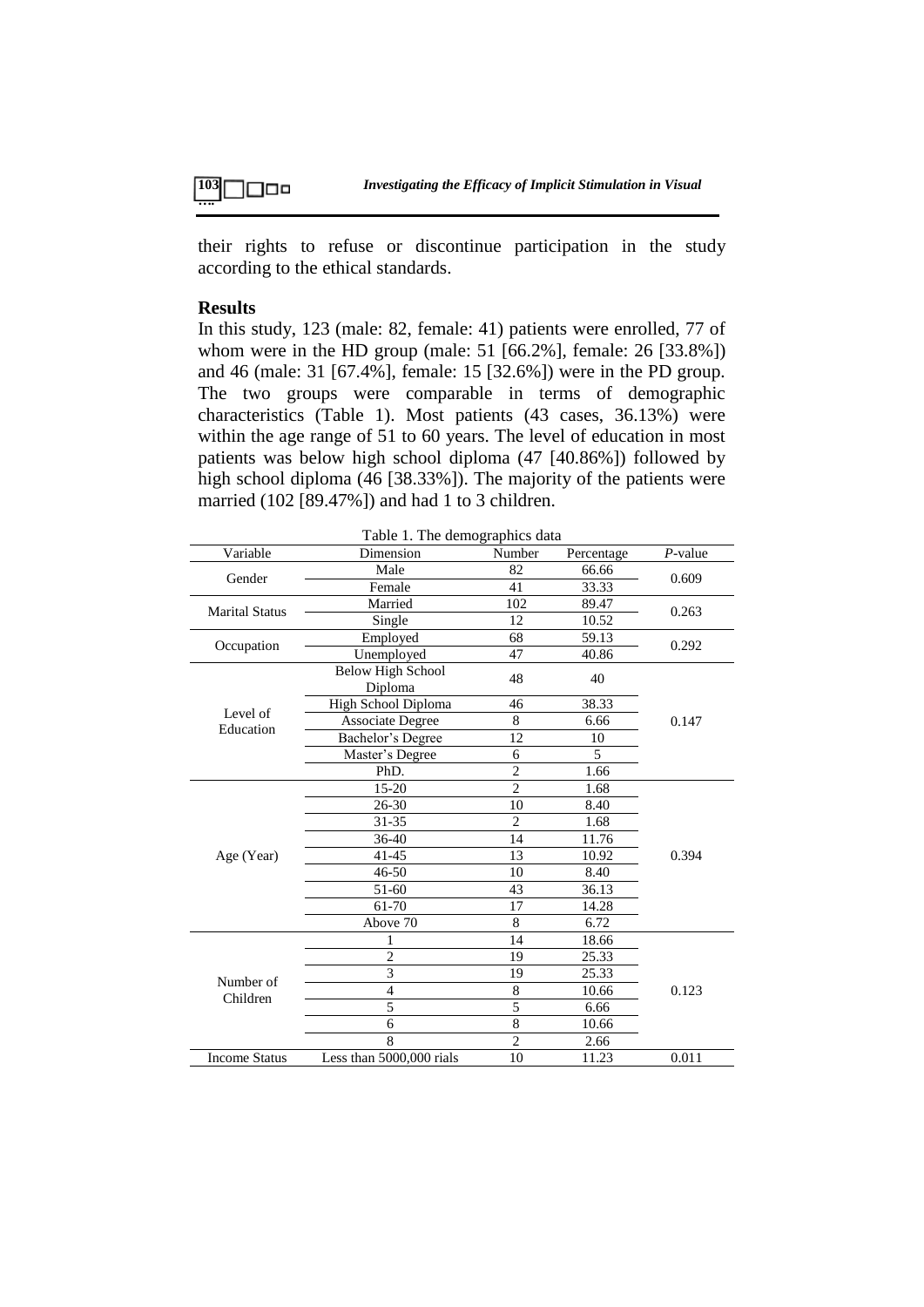#### 5000,000-10,000,000  $rials$  29 32.58 10,000,000-105,000,000  $rials$  20 22.47 105,000,000-20,000,000  $\frac{10}{10}$  11.23 20,000,000-205,000,000  $rials$  8.98 205,000,000-30,000,000  $\frac{60-50,000,000}{6}$  6.74 Above 30,000,000 rials 6 6.74

The clinical information of patients shows in table 2. The mostly patients were no have diabetes 98 (79.67%), and urinary tract infection 101 (84.87%). But blood pressure was show in mostly patients 89 (72.35%).

Table 2. The clinical information among dialysis patients

|                 | Variable |     | $\%$  | P-Value |  |
|-----------------|----------|-----|-------|---------|--|
| <b>Diabetes</b> | No       | 98  | 79.67 |         |  |
|                 | Yes      | 25  | 20.32 | 0.501   |  |
| <b>Blood</b>    | No       | 34  | 27.64 | 0.987   |  |
| Pressure        | Yes      | 89  | 72.35 |         |  |
| Urinary Tract   | No       | 101 | 84.87 | 0.003   |  |
| Infection       | Yes      | 18  | 15.12 |         |  |

According to Table 3, comparison of quality of life in HD and PD patients shows that the total QoL score in PD patients was significantly higher than HD patients ( $p<0.05$ ). Also, the scores of general health, social functioning, vitality, emotional health, and objective quality of life differed significantly between HD and PD patients, with the latter group showing greater scores in all of these domains (p<0.05). A significant difference was also observed between the two groups in terms of bodily pain, such that HD patients experienced a greater degree of bodily pain than did PD patients  $(p<0.05)$ . The two groups were not significantly different with regards to physical functioning limitations and mental health (p>0.05).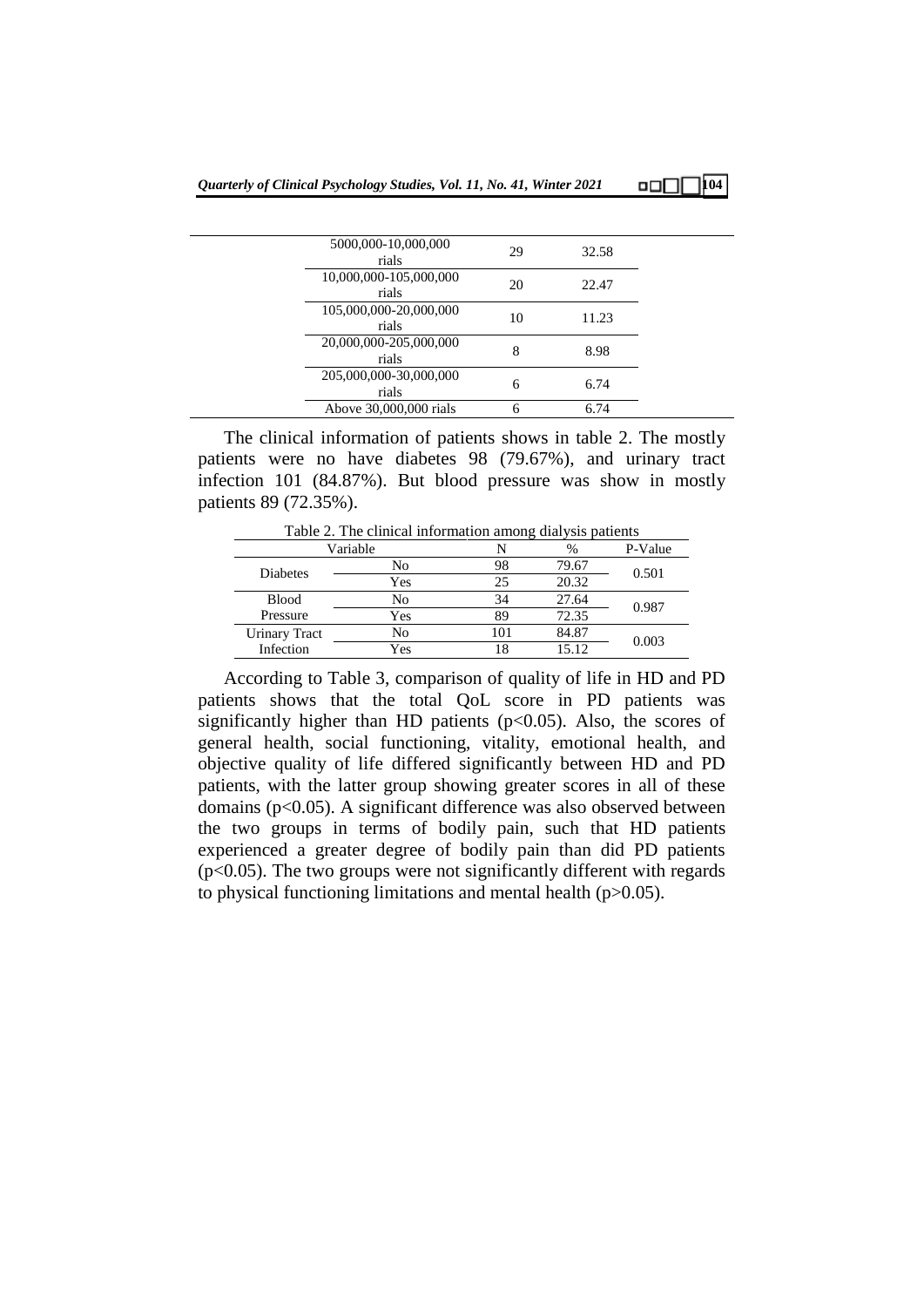| Variable                                    | Peritoneal dialysis |       | Hemodialysis |           | T    |         |
|---------------------------------------------|---------------------|-------|--------------|-----------|------|---------|
|                                             | Mean                | SD.   | Mean         | <b>SD</b> |      | P-value |
| Physical functioning                        | 58.86               | 12.74 | 49.93        | 13.82     | 3.56 | 0.001   |
| Bodily pain                                 | 51.63               | 23.51 | 61.85        | 22.57     | 2.39 | 0.018   |
| General health                              | 54.02               | 12.45 | 47.92        | 11.42     | 2.77 | 0.006   |
| Limitations because of<br>physical problems | 35.19               | 18.70 | 32.87        | 19.85     | 0.64 | 0.523   |
| Confines because of<br>Mental disorder,     | 15.04               | 18.53 | 20.78        | 19.71     | 1.54 | 0.126   |
| Social Functioning                          | 44.29               | 19.31 | 29.38        | 20.15     | 4.03 | 0.001   |
| Vitality                                    | 47.55               | 11.29 | 35.23        | 11.6      | 5.76 | 0.001   |
| Mental health                               | 43.26               | 11.36 | 36.82        | 11.41     | 3.03 | 0.003   |
| Objective quality of life                   | 54.61               | 7.68  | 46.14        | 8.76      | 5.43 | 0.001   |
| Mental quality of life                      | 52.52               | 7.39  | 43.73        | 7.30      | 6.43 | 0.001   |
| Total score of OoL                          | 55.29               | 6.52  | 47.10        | 6.43      | 6.8  | 0.001   |

Table 3. Comparison of quality of life in hemodialysis and peritoneal dialysis patients

The statistical analyses showed no significant relationship between total score of QoL and gender and occupation (p>0.05). Similarly, level educational, age, number of children, diabetes, hypertension, and time elapsed since disease onset were not significantly associated with total score of QoL (p> 0.05). However, the income status of dialysis patients significantly influenced their total score of QoL, such that total score of QoL improved as income was higher ( $F=2.97$ ,  $p>0.05$ ). What's more, urinary tract infection had a significant negative impact on the total score of OoL in these patients  $(t=3.04, p<0.05)$ .

### **Discussion and Conclusion**

The findings of this study suggest that general health, social functioning, vitality, emotional health, objective and mental quality of life, and the overall quality of life are greater in PD patients. In terms of bodily pain, however, hemodialysis patients were in a better condition. Meanwhile, there was no significant difference between the two groups with respect to physical functioning limitation and mental problems.

Dialysis causes a wide range of changes in patients' lives that affect their mental and social functioning and quality of life (27). Dąbrowska-Bender's research (2018) is one of the most important works regarding the quality of life in dialysis patients (28). According to that study, peritoneal dialysis patients had a better status in terms of bodily pain, physical functioning, and limitations due to emotional functioning, while hemodialysis patients had higher scores solely in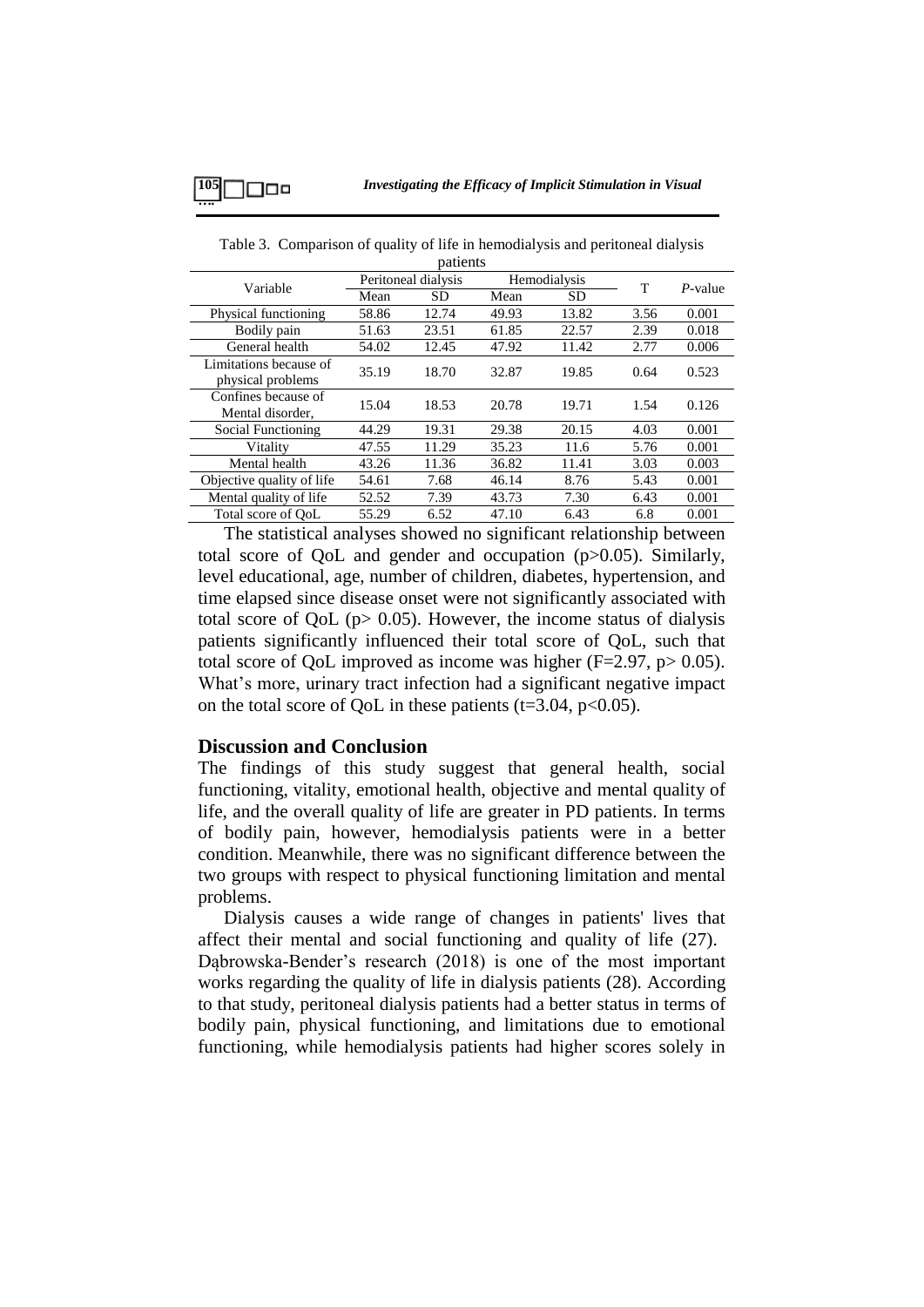terms of vitality (21, 29, 30). The results of studies by Zeraati et al. (2010) and Ferreira et al. (2011) also demonstrated that QoL was higher in PD patients than in HD patients (21, 31). Merkus et al. (1997) observed that PD patients had higher QoL scores in terms of bodily pain, physical functioning, limitation due to emotional functioning, and mental health as compared to HD patients (32).

Zhang et al. (2007) evaluated QoL in 1062 dialysis patients using SF-36. The QoL scores in bodily pain, social functioning, limitation due to emotional functioning, and general health were better in PD patients, whereas HD patients scored higher in terms of physical functioning and limitation due to physical functioning (26). Mao et al. (2008) studying 244 patients undergoing dialysis reported higher levels of QoL among PD patients with respect to bodily pain, vitality, physical functioning, limitations due to physical and emotional problems, and mental health; nevertheless, this difference was significant only in the two domains of bodily pain and limitation due to emotional problems (33). In the present study, the mean scores of general health, social functioning, vitality, objective and mental quality of life, and emotional health in PD patients was significantly higher than those of HD patients. This may be associated with the HD complications and the stressful environment of hemodialysis ward (31, 34). In addition, PD patients assume a more active role in various aspects of their treatment process compared to HD patients. This more active participation in the treatment and care process is due to the greater awareness-raising of these individuals before the onset of dialysis (35).

The strong bond between couples is the primary source of social support (36). Rambod et al. (37) and Zhang et al. (26) demonstrated that married people have a higher level of perceived social support than non-married people; therefore, they enjoy a better quality of life. However, the present study did not show a significant relationship between QoL and marital status, which may be due to the fact that most patients were married and the frequency of single, divorced, or widowed patients was low. We also found no significant relationship between patients' age and QoL. This is in contrast to the results of some previous studies which have found an inverse relationship between age and quality of life (20).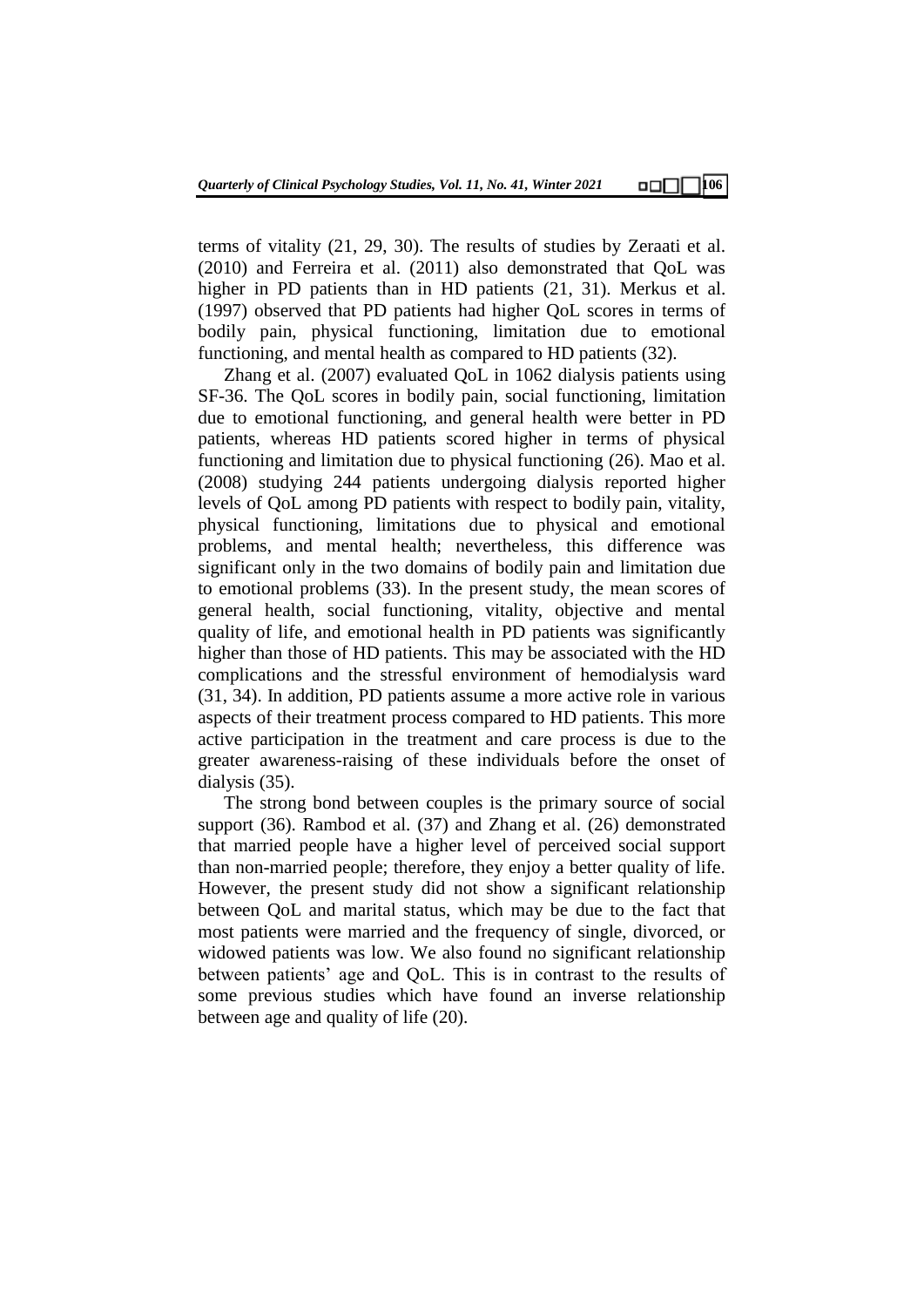Occupational status has been reported to be one of the main factors affecting QOL. Workplace discriminations or job loss because of repeated hemodialysis, difficulty in finding a suitable job, and career interruptions have been shown to have an impact on the income status of these patients. However, in this study, occupational status and QoL did not show a significant relationship. This is in line with the results reported by Mercus et al. (32). Given that 41 patients were unemployed or disabled in the present study, this lack of a significant relationship is justifiable.

In addition, we did not find a significant correlation between QoL and level of education, which could be due to the fact that our patient were not diverse in this regard. However, it should be noted that knowledge and education increase a person's potential ability to deal with disturbances and stressors and cause the patient to succeed in performing self-care behavior, thus affecting the patient's quality of life (38). Also, people with higher levels of education establish more social relationships and access information more easily, which can improve adaption with the disease (39).

The results of this study showed that the income level of dialysis patients significantly influenced their total QoL score, such that total score of QoL improved as income was higher. Smaeli et al. reported the low income in dialysis patients directly affects the quality of life during treatment (40). Poor economic status does not allow patient to complete treatment programs, which reduces the QoL in this patient.

In terms of gender, the present study found that male patients had a higher QoL. Similarly, in some other studies performed in North America (41) and Europe (42), men reported a higher QoL than women did. This could be related to the higher resilience and tolerance of men than women.

Unlike most other studies (26, 43), in this research the mean QoL in diabetic patients was not significantly different from that of nondiabetic individuals. Additionally, QoL did not significantly differ between patients with hypertension and those without hypertension. This could be because of the relatively low number of patients with hypertension. Nonetheless, we noted that patients with urinary tract infections had lower QoL scores, which may be related to the fact that urinary tract infection clearly reminds the patient of his/her disease

Considering that QoL in dialysis patients is not generally high, it is essential to identify the level of QoL of these patients and adopt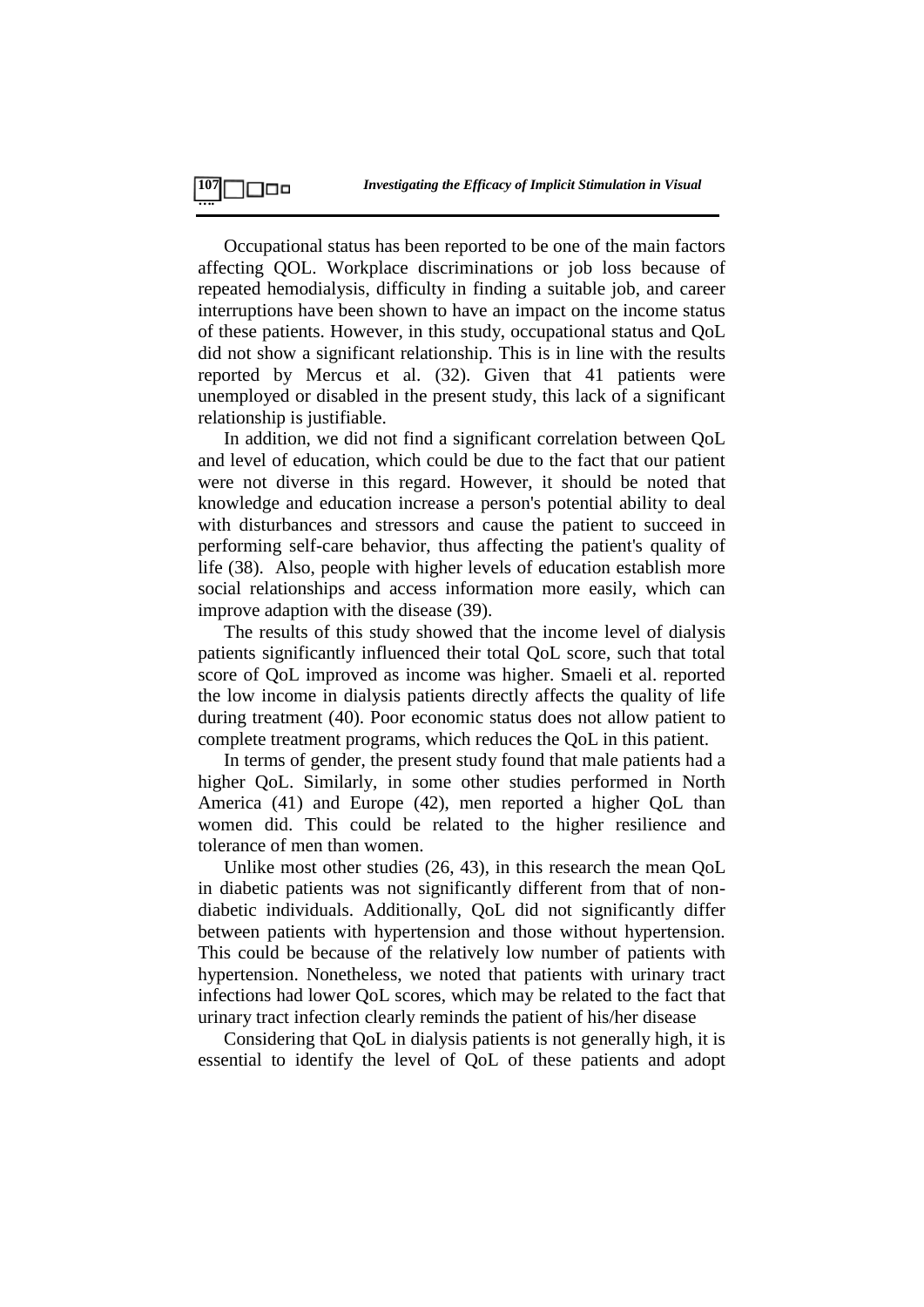different strategies to improve it. Furthermore, the healthcare system along with its policy-makers and directors should take practical measures to promote the well-being of these individuals by paying attention to financial and educational issues such as nutrition and selfcare methods, deploying social workers, incentivizing physicians and nurses as well as other healthcare providers, paying more attention to physical, mental, and emotional requirements of patients, improving the treatment environment, and giving appropriate instructions to patients' families. Future studies are suggested to examine the relationship between various domains of QoL and demographic characteristics of patients undergoing dialysis.

One of the limitations of this study was its limited sample size as we could only access two centers for sampling. Another limitation is that due to the cross-sectional design of this study, long-term effects of current dialysis treatment on QoL and mental health cannot be understood. Future longitudinal studies with larger sample sizes are recommended.

The findings of this study establish that the overall QoL along with most of its domains including general health, social functioning, vitality, emotional health, and objective and mental quality of life are better in PD patients than in those undergoing HD. In addition, PD patients experience lower degrees of bodily pain than do patients receiving HD. However, a limited percentage of patients choose PD for their treatment. Given the superiority of PD in most areas of QoL and the shortage of hemodialysis centers, it is strongly recommended to encourage patients to use PD.

## **References**

- .1 Maglakelidze N, Pantsulaia T, Tchokhonelidze I, Managadze L, Chkhotua A, editors. Assessment of health-related quality of life in renal transplant recipients and dialysis patients. Transplantation proceedings; 2011: Elsevier.
- .2 Jansz TT, Bonenkamp AA ,Boereboom FT, Van Reekum FE, Verhaar MC, Van Jaarsveld BC. Health-related quality of life compared between kidney transplantation and nocturnal hemodialysis. PloS one. 2018;13(9):e0204405.
- .3 Li Y-N, Shapiro B, Kim JC, Zhang M, Porszasz J, Bross R, et al . Association between quality of life and anxiety, depression, physical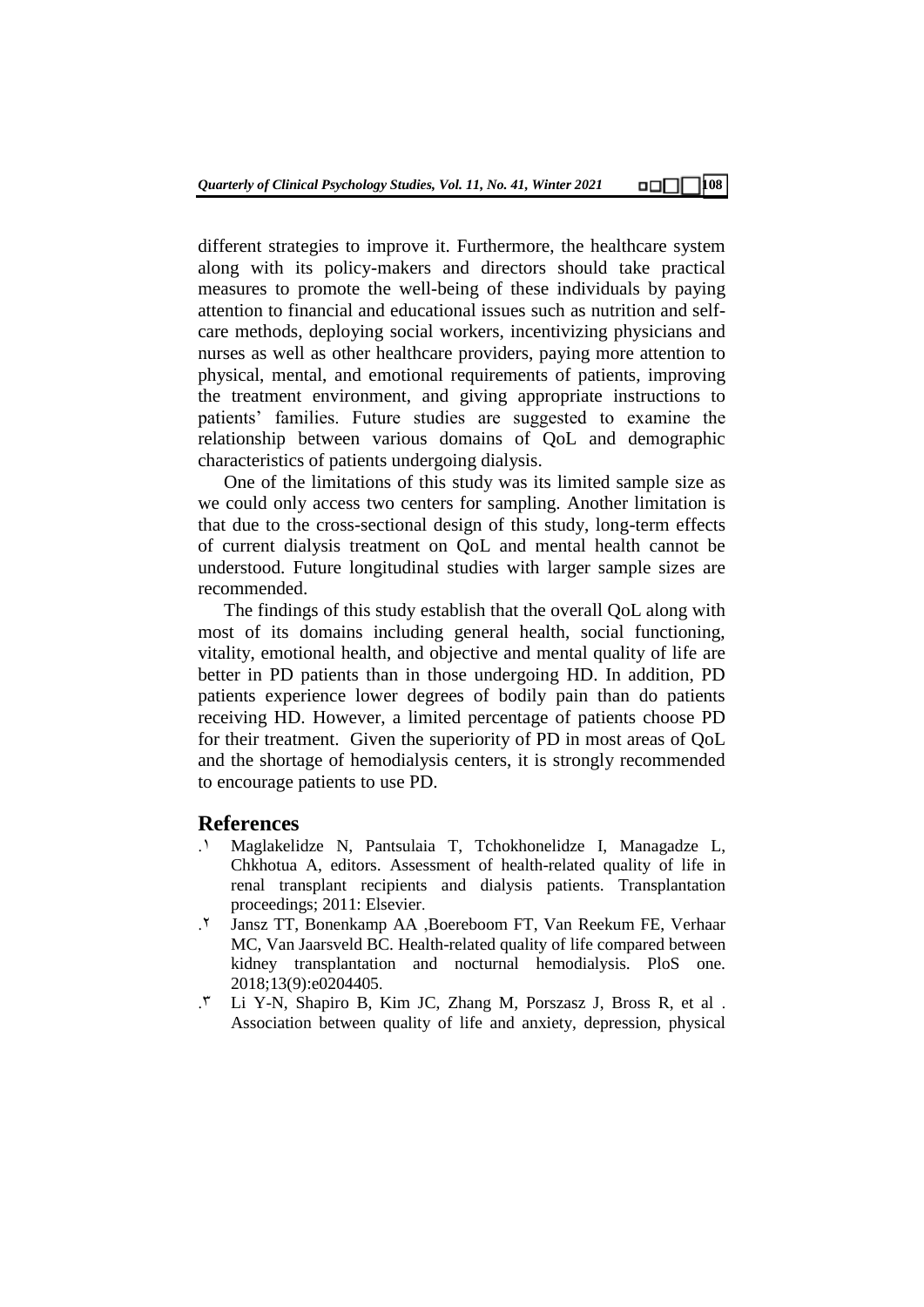activity and physical performance in maintenance hemodialysis patients. Chronic diseases and translational medicine. 2016;2(2):110-9.

- .4 Brunner LS. Brunner & Suddarth's textbook of medical-surgical nursing: Lippincott Williams & Wilkins; 2010.
- .5 Yildiz N, Erguven M, Yildiz M, Ozdogan T, Turhan Pn. Acute peritoneal dialysis in neonates with acute kidney injury and hypernatremic dehydration. Peritoneal Dialysis International.  $2013;33.7-79$ :(5)
- .6 Rahimimoghadam Z, Rahemi Z, Sadat Z, Ajorpaz NM. Pilates exercises and quality of life of patients with chronic kidney disease. Complementary therapies in clinical practice. 2019;34:35-40.
- .7 Ring A, Jacoby A, Baker GA, Marson A, Whitehead MM .Does the concept of resilience contribute to understanding good quality of life in the context of epilepsy? Epilepsy & Behavior. 2016;56:153-64.
- .8 Gilbertson EL, Krishnasamy R, Foote C, Kennard AL, Jardine MJ, Gray NA. Burden of care and quality of life among caregivers for adults receiving maintenance dialysis: a systematic review. American Journal of Kidney Diseases. 2019;73(3):332-43.
- .9 Mittal SK, Ahern L, Flaster E, Maesaka JK, Fishbane S. Self‐assessed physical and mental function of haemodialysis patients. Nephrology Dialysis Transplantation. 2001;16(7):1387-94.
- .12 Tamura Y, Urawa A, Watanabe S, Hasegawa T, Ogura T, Nishikawa K, et al., editors. Mood status and quality of life in kidney recipients after transplantation. Transplantation proceedings; 2018: Elsevier.
- .11 De Pasquale C, Veroux M, Pistorio M, Papotto A, Basile G, Patanè M, et al., editors. Return to work and quality of life: a psychosocial survey after kidney transplant. Transplantation proceedings; 2019: Elsevier.
- .12 Lee M-C, Wu S-FV, Hsieh N-C, Tsai J-M. Self-management programs on eGFR, depression, and quality of life among patients with chronic kidney disease: a meta-analysis. Asian Nursing Research. 2016;10(4):255-62.
- .13 Moreiras-Plaza M, Blanco-García R, Cossio-Aranibar CR ,Rodriguez-Goyanes G. Assessment of health-related quality of life: the cinderella of peritoneal dialysis? International journal of nephrology. 2011;2011.
- .14 Zyga S, Alikari V, Sachlas A, Stathoulis J, Aroni A, Theofilou P, et al. Management of pain and quality of life in patients with chronic kidney disease undergoing hemodialysis. Pain Management Nursing. 2015;16(5):712-20.
- .15 Paniagua R, Amato D, Vonesh E, Guo A, Mujais S. Health-related quality of life predicts outcomes but is not affected by peritoneal clearance: The ADEMEX trial. Kidney international. 2005;67(3):1093- 104.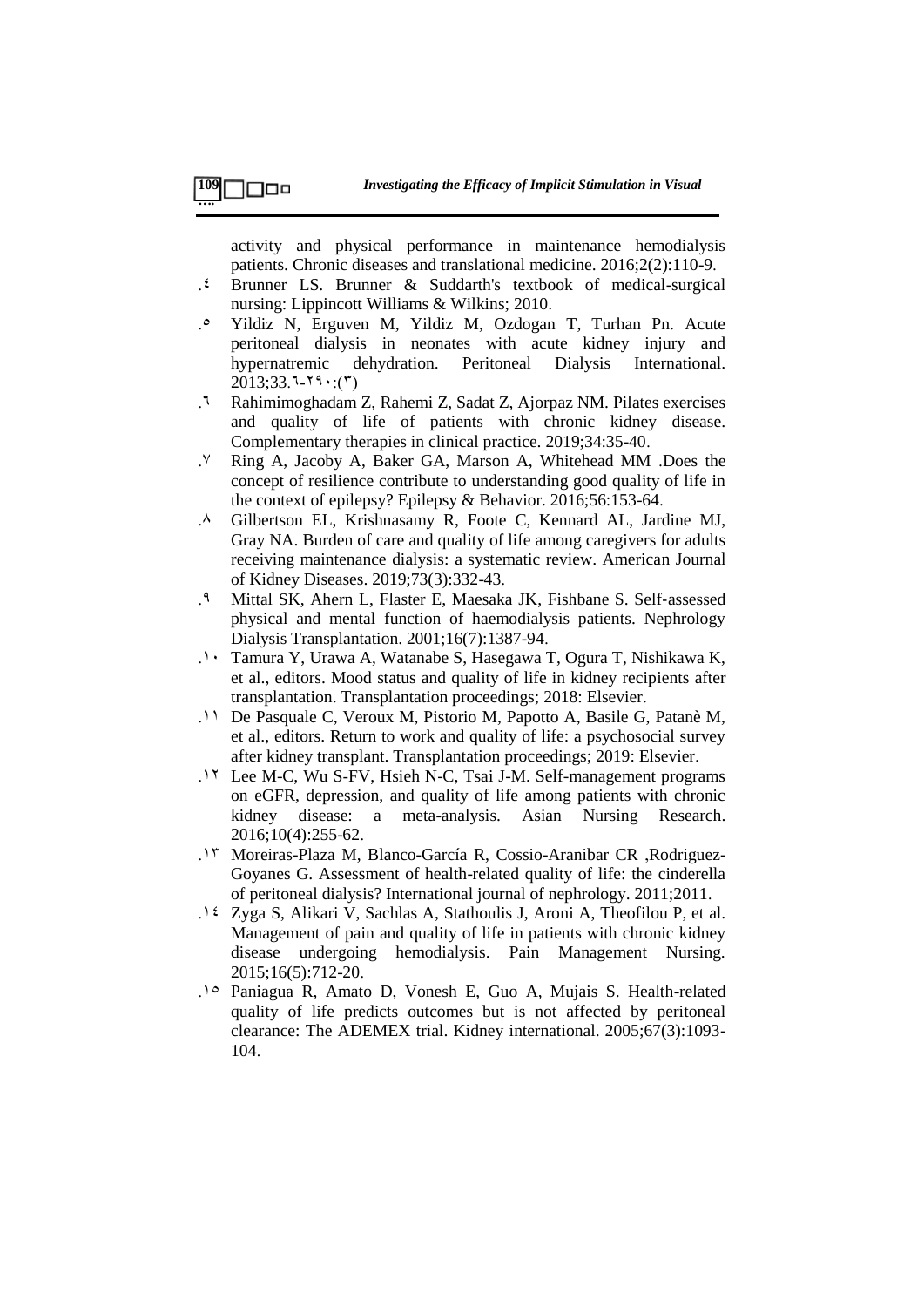- .16 Ellis RJ, Small DM, Ng KL, Vesey DA, Vitetta L, Francis RS, et al. Indoxyl sulfate induces apoptosis and hypertrophy in human kidney proximal tubular cells. Toxicologic Pathology. 2018;46(4):449-59.
- .17 Diaz-Buxo JA, Lowrie EG, Lew NL, Zhang H, Lazarus JM. Quality-oflife evaluation using Short Form 36: comparison in hemodialysis and peritoneal dialysis patients. American Journal of Kidney Diseases. 2000;35(2):293-300.
- .18 Chan R, Brooks R, Steel Z, Heung T, Erlich J, Chow J, et al. The psychosocial correlates of quality of life in the dialysis population: a systematic review and meta-regression analysis. Quality of Life Research. 2012;21(4):563-80.
- .19 Theofilou P. Quality of life in patients undergoing hemodialysis or peritoneal dialysis treatment. Journal of clinical medicine research. 2011;3(3):132.
- .22 de Abreu MM, Walker DR, Sesso RC, Ferraz MB. Health-related quality of life of patients recieving hemodialysis and peritoneal dialysis in São Paulo, Brazil: a longitudinal study. Value in health. 2011;14(5):S119-S21.
- .21 Zeraati AA, Naghibi M, Ahmad Zadeh S, Hasan Zamani B. Comparison of quality of life between hemodialysis and peritoneal dialysis patients in Imam Reza and Ghaem hospital dialysis centers in Mashhad. medical journal of mashhad university of medical sciences. 2010;53(3):169-76.
- .22 Abbaszadeh A, Javanbakhtian R, Salehee S, Motvaseliyan M. Comparative assessment of quality of life in hemodialysis and kidney transplant patients. SSU\_Journals. 2010;18(5):461-8.
- .23 Zeraati AA, Naghibi M, Ojahedi MJ, Ahmad Zadeh S, Hasan Zamani B. Comparison of quality of life between hemodialysis and peritoneal dialysis patients in Imam Reza and Ghaem hospital dialysis centers in Mashhad. medical journal of mashhad university of medical sciences. 2010;53(3):169-76.
- .24 Liem YS, Bosch JL, Arends LR, Heijenbrok-Kal MH, Hunink MM. Quality of life assessed with the Medical Outcomes Study Short Form 36-Item Health Survey of patients on renal replacement therapy: a systematic review and meta-analysis. Value in Health. 2007;10(5):390- 7.
- .25 Sayin A, Mutluay R, Sindel S, editors. Quality of life in hemodialysis, peritoneal dialysis, and transplantation patients. Transplantation proceedings; 2007: Elsevier.
- .26 Zhang A-H, Cheng L-T, Zhu N, Sun L-H, Wang T. Comparison of quality of life and causes of hospitalization between hemodialysis and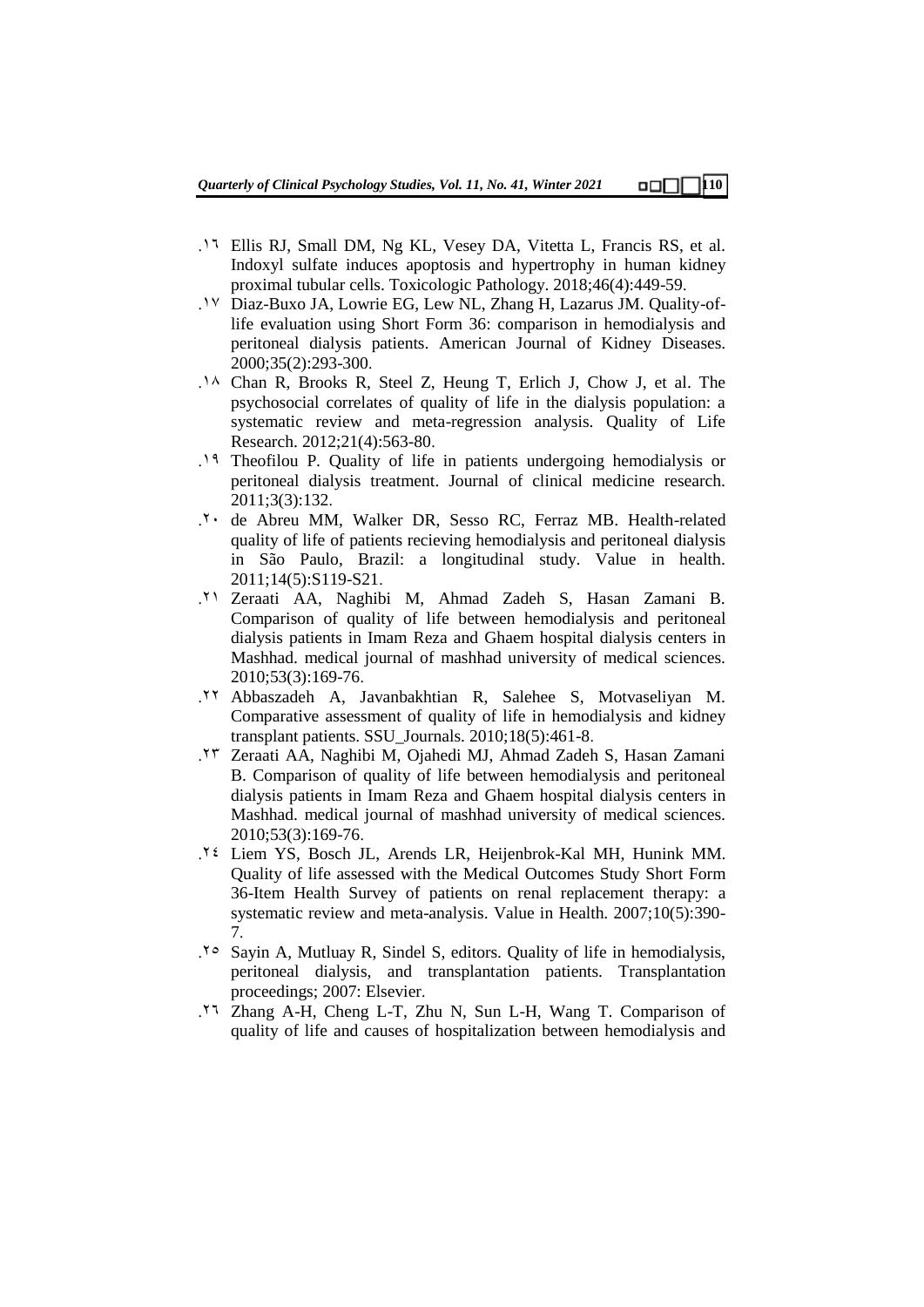peritoneal dialysis patients in China. Health and quality of life outcomes. 2007;5(1):49.

- .27 Zazzeroni L, Pasquinelli G, Nanni E, Cremonini V, Rubbi I. Comparison of quality of life in patients undergoing hemodialysis and peritoneal dialysis: a systematic review and meta-analysis. Kidney and Blood Pressure Research. 2017;42(4):717-27.
- .28 Dąbrowska-Bender M, Dykowska G, Żuk W, Milewska M, Staniszewska A. The impact on quality of life of dialysis patients with renal insufficiency. Patient preference and adherence. 2018;12:577.
- .29 Powe NR, Klag MJ, Sadler JH, Anderson GF, Bass EB, Briggs WA, et al., editors. Choices for healthy outcomes in caring for end stage renal disease. Seminars in Dialysis; 1996: Wiley Online Library.
- .<sup>T</sup> Dalal P, Sangha H, Chaudhary K. In peritoneal dialysis, is there sufficient evidence to make "PD first" therapy? International journal of nephrology. 2011;2011.
- .31 Ferreira RC, Silva Filho CRd. Quality of life of chronic renal patients on hemodialysis in Marília, SP, Brazil. Brazilian Journal of Nephrology. 2011;33(2):129-35.
- .32 Merkus MP, Jager KJ, Dekker FW, Boeschoten EW, Stevens P, Krediet RT, et al. Quality of life in patients on chronic dialysis: self-assessment 3 months after the start of treatment. American journal of kidney diseases. 1997;29(4):584-92.
- .33 Jiang J, Zheng X, Qin J, Zheng M, Mao Q, Zhang Z, et al. Healthrelated quality of life after hand-assisted laparoscopic and open radical nephrectomies of renal cell carcinoma. International urology and nephrology. 2009;41(1):23-7.
- $\mathcal{N}$ <sup>2</sup> Kutner NG, Zhang R, Barnhart H, Collins AJ. Health status and quality of life reported by incident patients after 1 year on haemodialysis or peritoneal dialysis. Nephrology Dialysis Transplantation. 2005;20(10):2159-67.
- .35 Szabo E, Moody H, Hamilton T, Ang C, Kovithavongs C, Kjellstrand C. Choice of treatment improves quality of life :a study on patients undergoing dialysis. Archives of Internal Medicine. 1997;157(12):1352-6.
- .36 Khalil AA, Abed MA. Perceived social support is a partial mediator of the relationship between depressive symptoms and quality of life in patients receiving hemodialysis. Archives of Psychiatric Nursing. 2014;28(2):114-8.
- .37 Rambod M, Rafii F. Perceived social support and quality of life in Iranian hemodialysis patients. Journal of Nursing Scholarship. 2010;42(3):242-9.